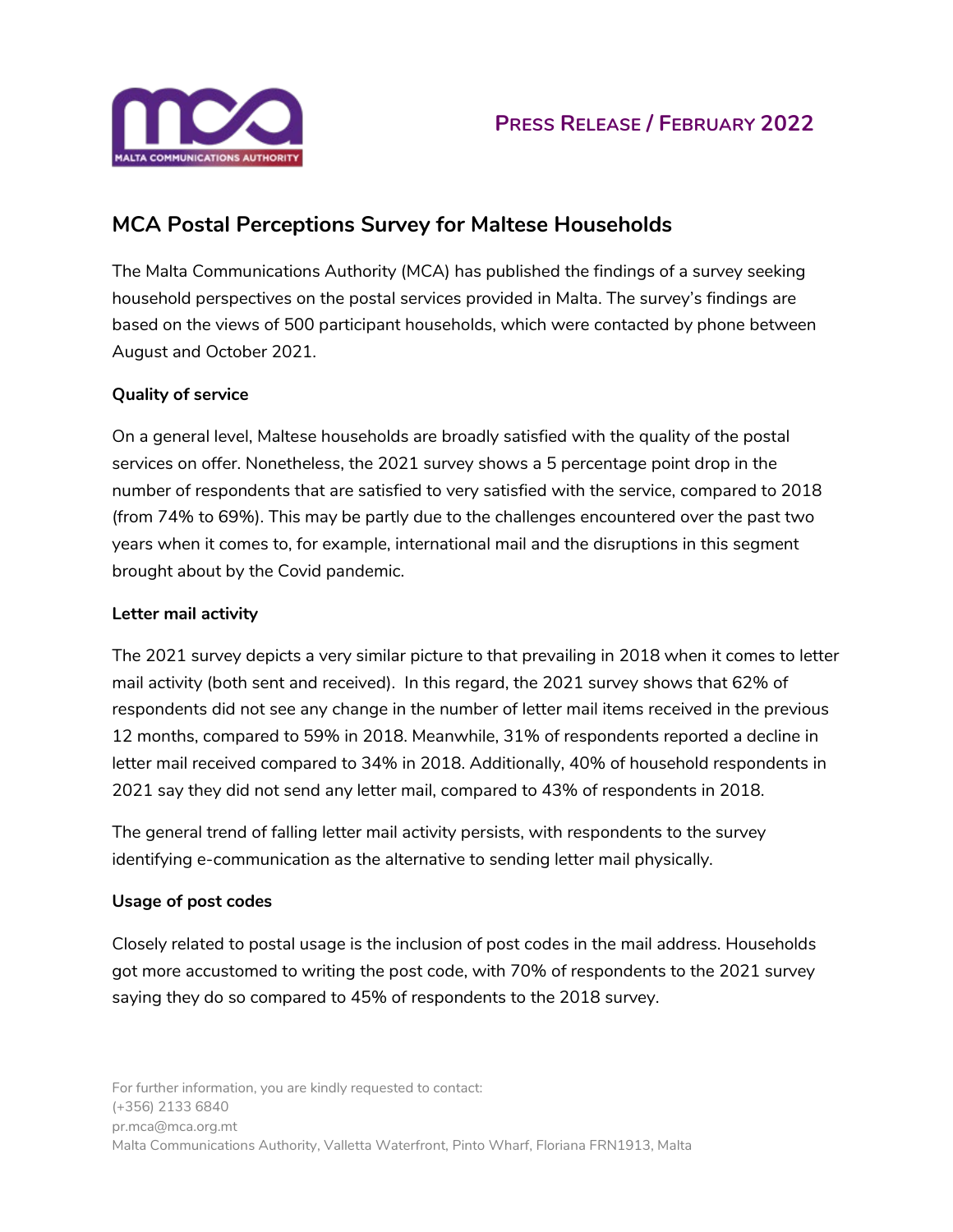

## **PRESS RELEASE / FEBRUARY 2022**

### **Parcel mail activity**

Parcel mail activity - in terms of items received from abroad - strengthened in the twelve months preceding the survey fieldwork period. 31% of household respondents report an increase in the number of parcel mail items received in the preceding 12 months, up from 27% in 2018. As indicated by households, the main reason behind this more buoyant parcel mail activity is the prevalence of more frequent online shopping due to the pandemic. Meanwhile, 11% of household respondents say they saw a decrease in the number of received parcel mail items during the previous 12 months. The latter category was however largely affected by Covid-related interruptions and changes in customs procedures, which were deemed to be the two main factors dictating the decline in parcel mail volumes.

70% of household respondents say they had delivery of goods from orders placed on local websites in the past 12 months.

Several providers are active in the delivery service of parcel mail items, with MaltaPost and DHL being the two operators that are mostly referred to by respondents (73% of respondents indicated Maltapost and 57% of respondents indicated DHL).

### **Expenditure on post**

Survey findings suggest that, since 2018, households have generally not changed their reliance on the postal service for sending mail items. 41% of household respondents report having spent less than €5 on posting articles in the preceding twelve months, compared to 42% in 2018. The share of respondents not knowing how much they spent increased by three percentage points to 23% in 2021 compared to 2018.

#### **MaltaPost's services**

Many continue to rely on MaltaPost's postal services given that it is the only operator currently active in the provision of inland and cross-border services within the universal service area. This operator is in fact bound by various obligations when it comes to the provision of such services it offers. This involves at least one collection and one delivery on every working day (six days a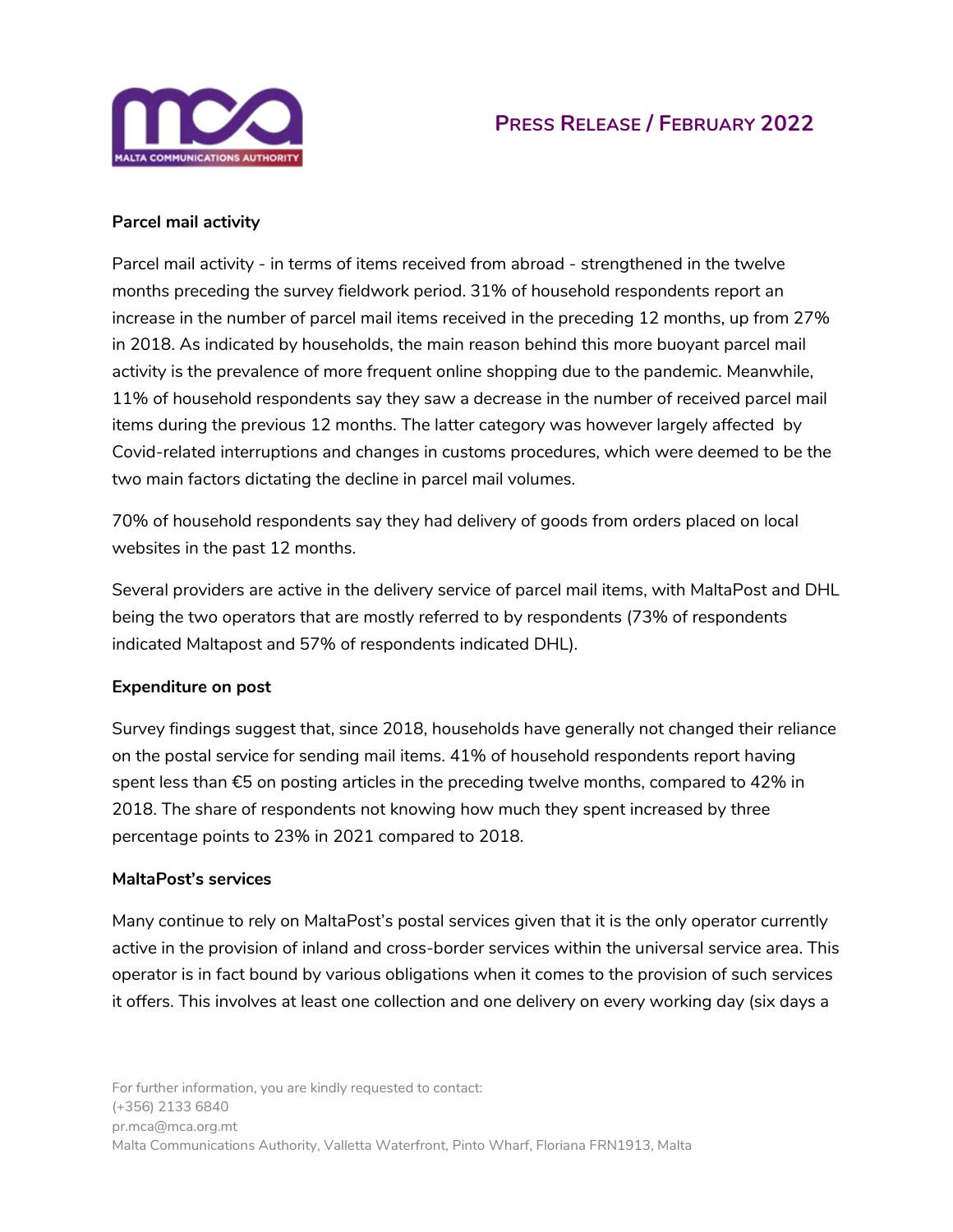

# **PRESS RELEASE / FEBRUARY 2022**

week) of letters, packets, and parcels up to 20kg in weight. A basic counter service (such as at a post office) must also be provided throughout Malta.

In view of the above, the MCA sought household perceptions on the quality and value-formoney of the universal postal services offered by MaltaPost. Other aspects that were addressed include speed of delivery, acceptability of a 5-day delivery week, perceptions of the experience of visiting the post office and complaint handling.

### **Speed of Delivery**

48% of respondents report two days to be an acceptable lead-time  $(D+2)$  for the delivery of letter mail. When asked to compare next day delivery  $(D+1)$  to deferred delivery  $(D+2)$  at a cheaper price, 43% of respondents would not consider deferral, whereas 29% responded that it depends on the urgency of the postal mail item.

### **Acceptability of a 5-day week**

58% of respondents would find a 5-day week for the delivery of postal articles as acceptable, instead of the current 6-day week. 21% would find a 5-day week to be a minor inconvenience whilst 9% would find a 5-day week to be inconvenient but workable. Only 12% would consider it to be a major inconvenience.

### **Visiting the Post Office**

62% of respondents claim to have visited a post office in the preceding 12 months, down from 73% in 2018. Of these, 80% visit a MaltaPost branch, whereas 15% go to a sub-post office.

Respondents identified collecting parcels (47%) and paying bills (37%) as the main reasons for visiting the post office, with the majority heading to a MaltaPost branch rather than a sub-post office.

### **Complaint Handling**